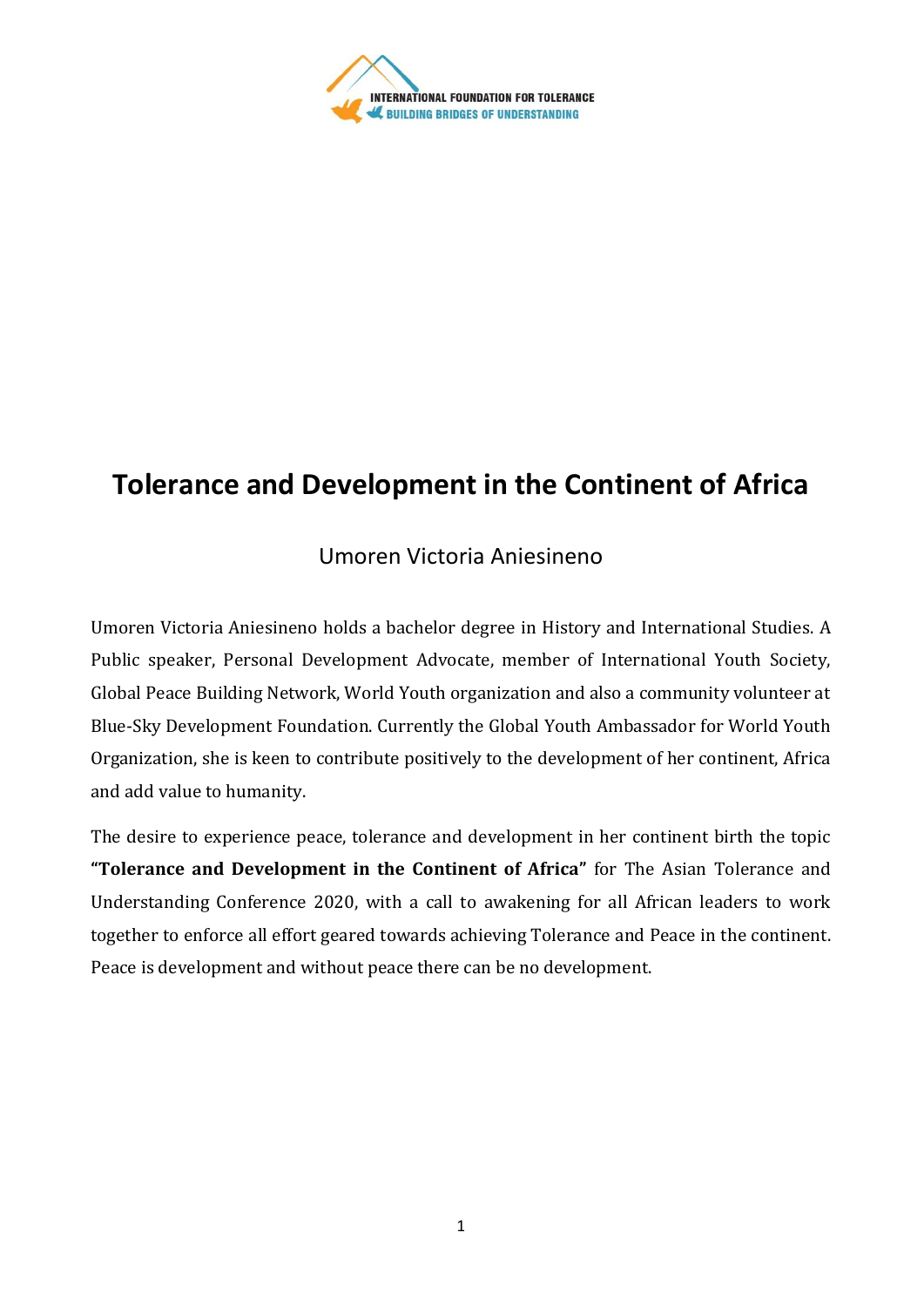

# **Tolerance and Development in the Continent of Africa**

# **ABSTRACT**

Across the 54 countries that make up the African continent: Algeria, Angola, Benin Republic, Botswana, Burkina Faso, Burundi, Cameroon, Cape Verde, Central African Republic, Chad, Comoros, Cote d'Ivoire, Democratic Republic of Congo, Djibouti, Egypt, Equatorial Guinea, Eritrea, Ethiopia, Gabon, Gambia, Ghana, Guinea, Guinea-Bissau, Kenya, Lesotho, Liberia, Libya, Madagascar, Malawi, Mali, Mauritania, Mauritius, Morocco, Mozambique, Namibia, Niger, Nigeria, Republic of Congo, Rwanda, Sao Tome and Principe, Senegal, Seychelles, Sierra Leone, Somalia, South Africa, South Sudan, Sudan, Swaziland, Tanzania, Togo, Tunisia, Uganda, Zambia and Zimbabwe. It is my earnest desire that we all experience peace and express outmost understanding, leniency, liberality, magnanimity, acceptance and tolerance across all sphere of life irrespective of religious, cultural, economic or social status. Development can only occur in the African continent when there is absolute tranquillity, fairness and tolerance for everyone. Where there is continuous strife, religious war or cultural intolerance, there can be no development.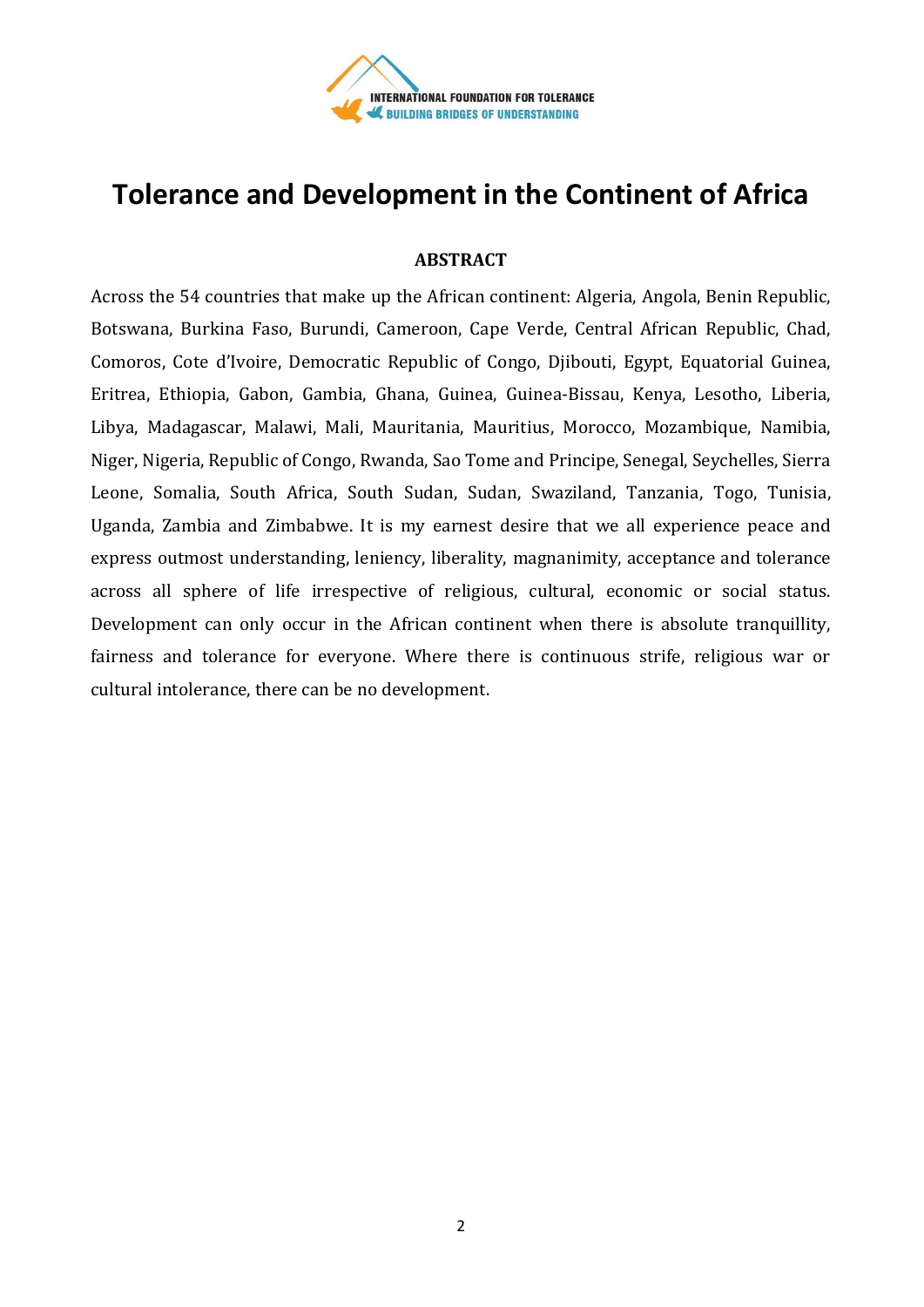

### **INTRODUCTION**

As I view Africa being one of the most endowed continent in the world, I discover that we can do more, achieve more if only we are united. One of the problems that has plague many countries in Africa is instability. It is either we are recovering from war or resolving one crises or the other with issues of Internally Displaced Persons (IDPs). War separate us, crises divides us, violence and lack of understanding mar our effort towards development. Various resources that are channelled towards settling dispute and the aftermath of war and crises can be used to spur revolution and industrialization in various countries in Africa.

I am certain that various countries in other continents have had their share of hard times. Some are not so blessed by nature with the necessary raw materials to recover and stir development but through collective effort, their break records of development. If African countries are not united, even if we continue to receive assistance from developed countries, International Organizations, there will be nothing to show for it. We will keep depending on the North Pole for assistance and importation while our own continent struggle continuously.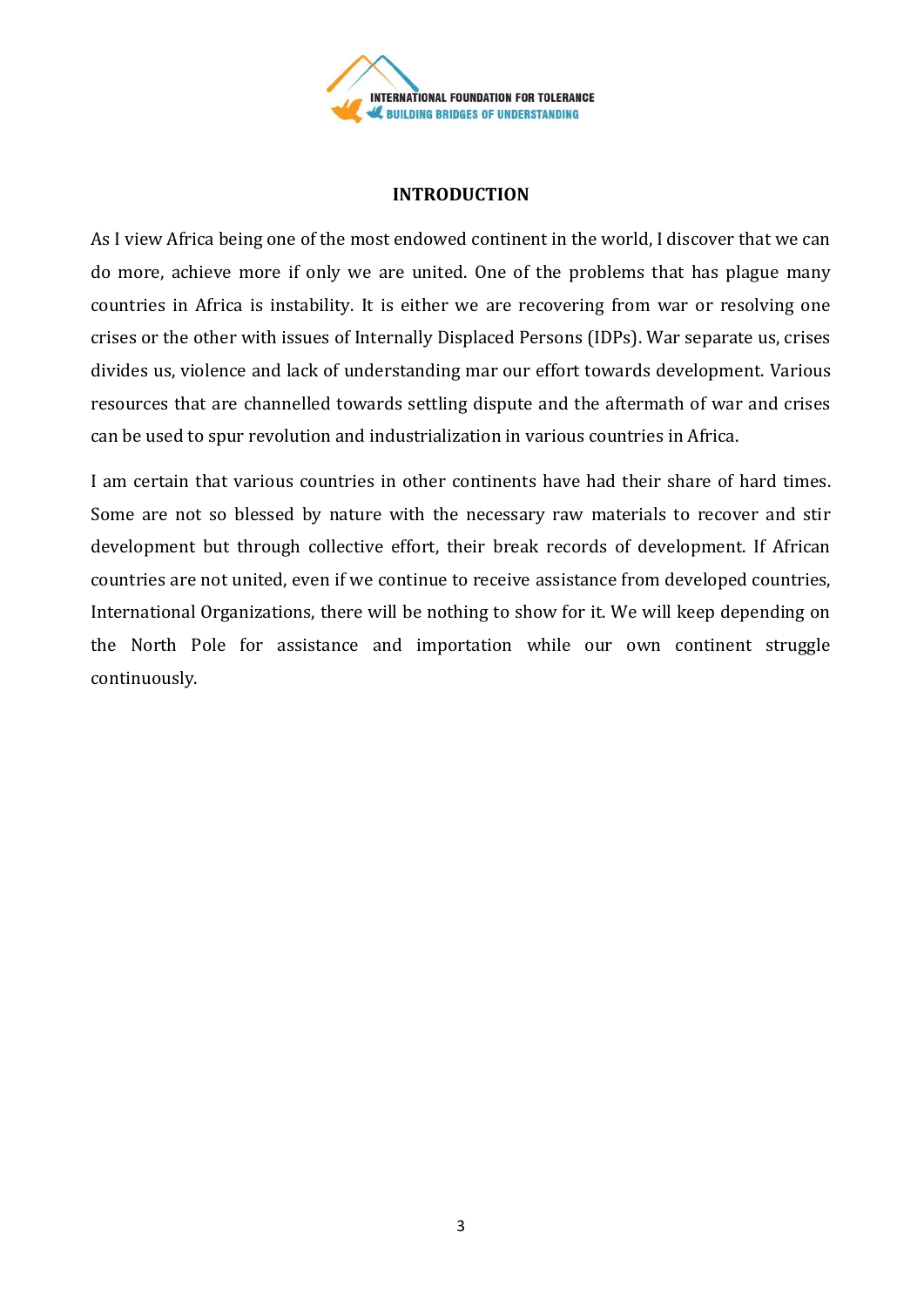



**Figure 1.0 Map of Africa**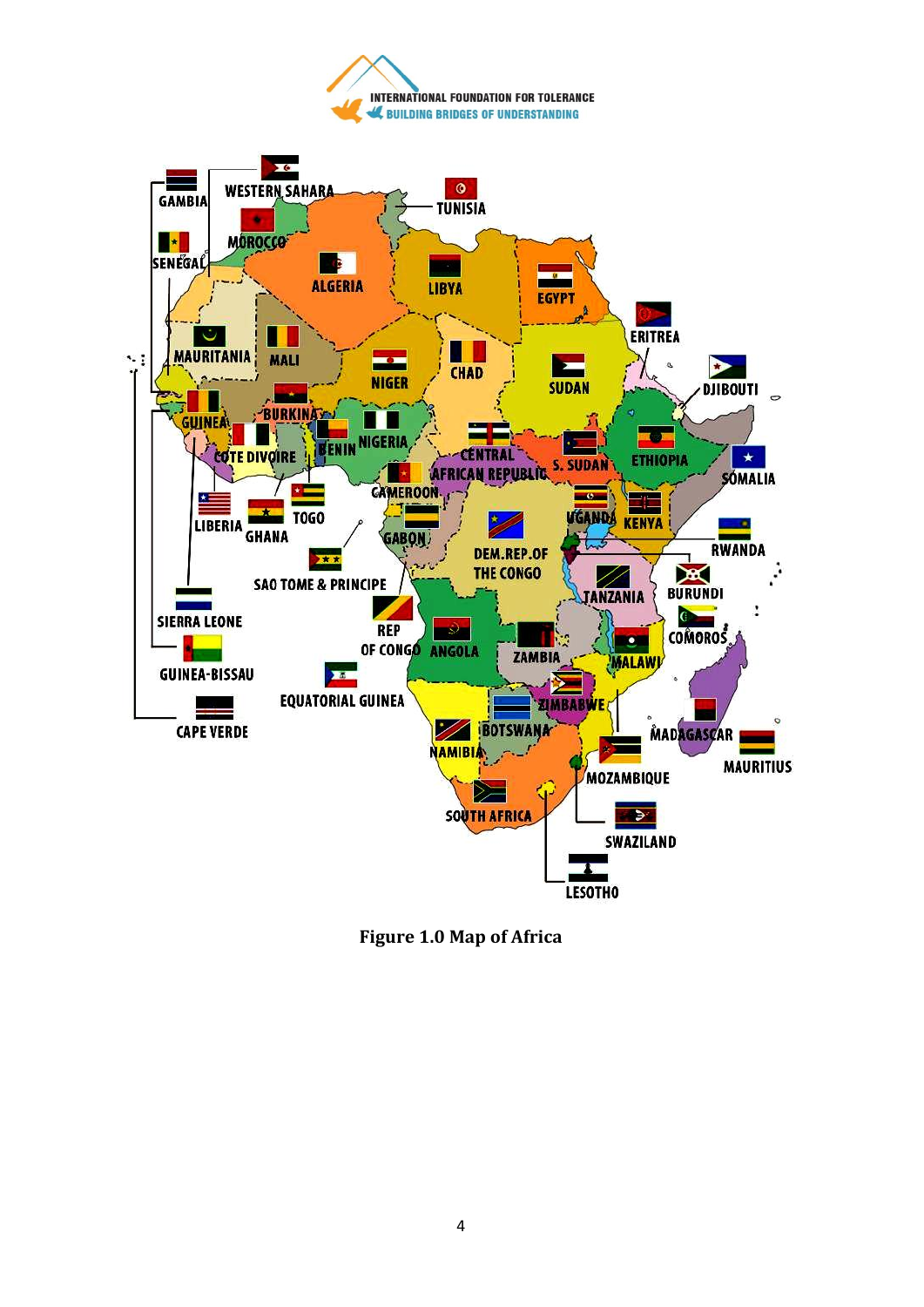

### **Intolerance in African Continent**

Africa is one of the continent in the world and like every other continent, sometimes experience crisis, issues of insurgency, intolerance, internal conflict. However, it is important that there should be a means to curb or curtail these problems for development to take place. Before religion, wealth, political status separated us, we were all created by One Creator with dignity and rights.

However, discrimination and intolerance which seems to go together has a way of slowing down efforts geared towards development. This could be reflected when a person is treated at a disadvantage because they do not hold the same or has not attain a status in the society. This is mostly common when an immigrant within an African sub-region is treated with disdain in another sub-region sometimes manifesting in total avoidance, intimidation, threat, violence and sometimes physical assault leading to severe injury or death of the victim.

Intolerance in Africa takes different form. It sometimes comes in the form of Xenophobia which according to Merriam Webster Dictionary means "fear and hatred of strangers or foreigners or anything that is strange or foreign". This is mostly base on the believe that people from other countries are a threat to the economy of the host country. Xenophobic attack could lead to crisis, internal conflict, immediate halt of economic activities, injuries and in severe cases death of both citizens of host country and foreigners. This ought not to be so as it could be avoided by both working together tenaciously for the development of the country. Nature has not blessed everyone equally. Every country or sub-region within the African continent needs each other to succeed. Humans were generally created to complement one another. Xenophobia, hatred for strangers and foreigners are not necessary. The individual rejected because of it nationality could contribute greatly to the host country if allowed.

#### **RELIGIOUS INTOLERANCE**

There is a growing diversity in religion in Africa. However, it is our duty to respect other people's fundamental belief as human being of intrinsic value. We must tolerate and respect other people's religion as humans with right to self-determination, identities in spite of their religious belief and treating them right as they ought to be treated. People don't deserve to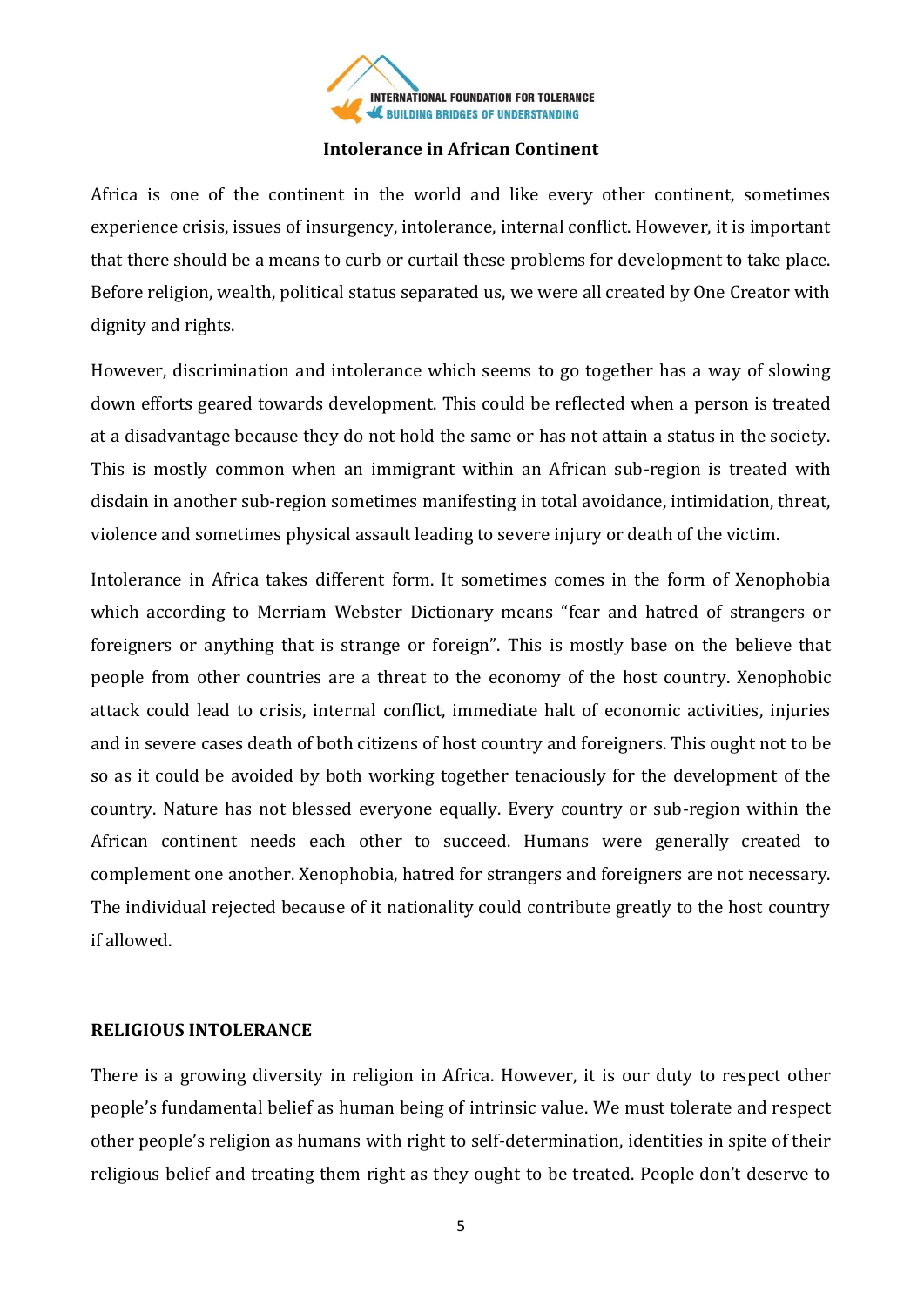

be killed or subjected to any form of brutality just because they do not believe or belong to a particular religion. Everyone is entitled to a choice of religion that should be practised with tolerance and respect to others' to ensure peaceful coexistence.

In Africa, according to a research statistics, Christianity and Islam is the most populated religion. They coexist and provide major development and relief to various community to make life better which include establishment of charity organizations to contribute to the betterment of humanity. However, there has been cases of attack in a Churches and sometimes in Mosques where many lives will be wasted. No religious belief deserve the death of any human. No religion is superior and none is inferior. Everyone deserves the right to peacefully practise his own religion without endangering the lives of others.

Freedom of religion or belief impact more positively rather than religious hostilities. The government has a role to play. Protecting and respecting freedom of religion or belief for all faith will reduce grievances that can lead to religious intolerance and violence. Protecting and respecting citizen's belief will also impact other social and economic aspect as well leading to freedom of speech and press. Religious tolerance leads peace that encourage collaboration, partnership and development in the country.

# **POLITICAL INTOLERANCE**

Political tolerance will guarantee peace and harmony which is the bedrock of development. Political intolerance comes with hates, fear, and suspicion. Political intolerance is an issue which we all must be concerned and devote our attention to for the general good of all African nations. The continuous struggle for which party is the best will perpetually bring political strife among us, rather the credibility of the individual in the party should be a concern. One of the paramount cause of political intolerance and struggle is actually the hunger to taste power and not the interest of the people. Becoming a ruler is not a much a problem as becoming a competent ruler to ensure development in the nation.

In the course of political struggle and the urge for political position, a lot of lives, private and public properties have been destroyed. This obvious during violent election when a certain party will go as far a throwing a blunder on another party just to condemn the party or engaging in kidnapping, killing of citizens just to discredit a candidate or the people's choice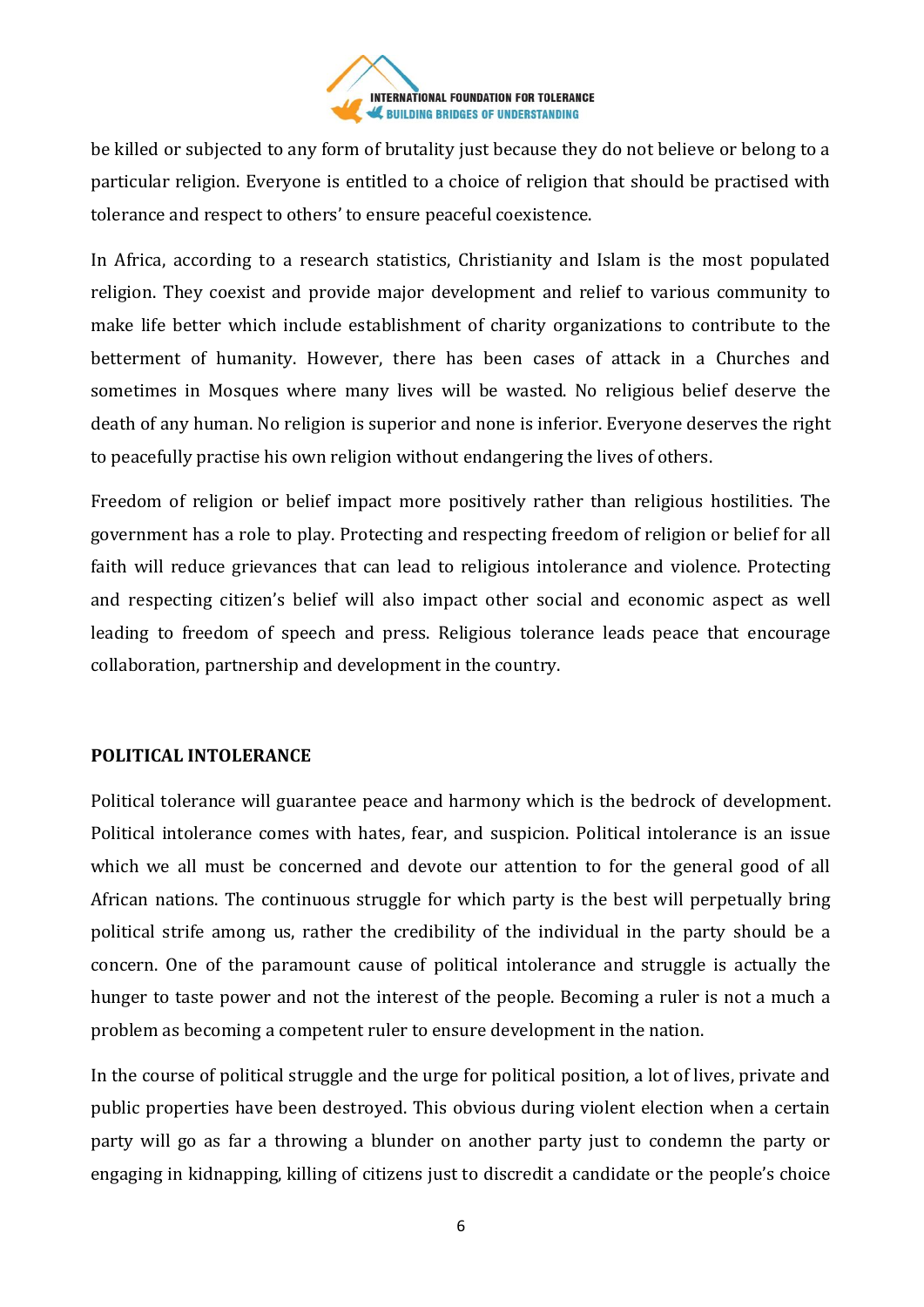

from winning. There is a parlance "You need not bring others down to get to the top". If truly intending rulers are more concern about the needs of the people, then it is needless throwing tantrum or blunder or driving the opinion of the people against a certain candidate just for a political position. Although, this is not only limited to Africa but for development to take place in the African continent, leaders of various political parties must learn to tolerate one another for peace in the African continent. Politics should not be made a DO OR DIE affair but the interest of the people should be held high above individual interest and the hunger for power. This is only when development can thrive.

Another reason for political strife and intolerance in Africa is Sit-tightism. In most African countries and perhaps generally in the world, every ruler is entitle to rule for a specific period and after which hand over power to an incoming government to rule. However, not every leader in Africa adhere to a specific period given to rule. Some elongate their political tenure against the will of the people, perhaps, for greedy purpose. This causes political unrest, struggle and strife in some African nations. Change is necessary for development and growth to take place. Rulers should understand that the people need to periodically assess their perform and hold every right to vote out an incompetent ruler.

Parties or individuals, to be specific, who won election should be allowed to rule. It is needless wasting the lives of citizens because of political power. No political position or ambition is worth the lives citizens. In several elections, there has been cases of violence during election. Therefore, it is necessary to ensure the establishment of effective and legitimate electoral institutions and electoral framework to ensure peace during and after election. In the past few years, several act of violence has happened during election leading to chaos, harassment and intimidation of citizens both candidate and voters. This act of violence, clashes and political intolerance occur as a result of lack of courage to accept defeat after election. However, it should be noted that in an election, there is no looser and no winner as both individual could collaborate to work for the collective good of the people.

Election and political position should be viewed as a call to service and an opportunity to serve the people but where there is an ulterior motive of embezzlement of public fund, political candidate seems to display intolerance towards their opponent.

Political intolerance although sometimes occur as a result of failure of incumbent government. When the government fail in fulfilling it campaign promises to the people, there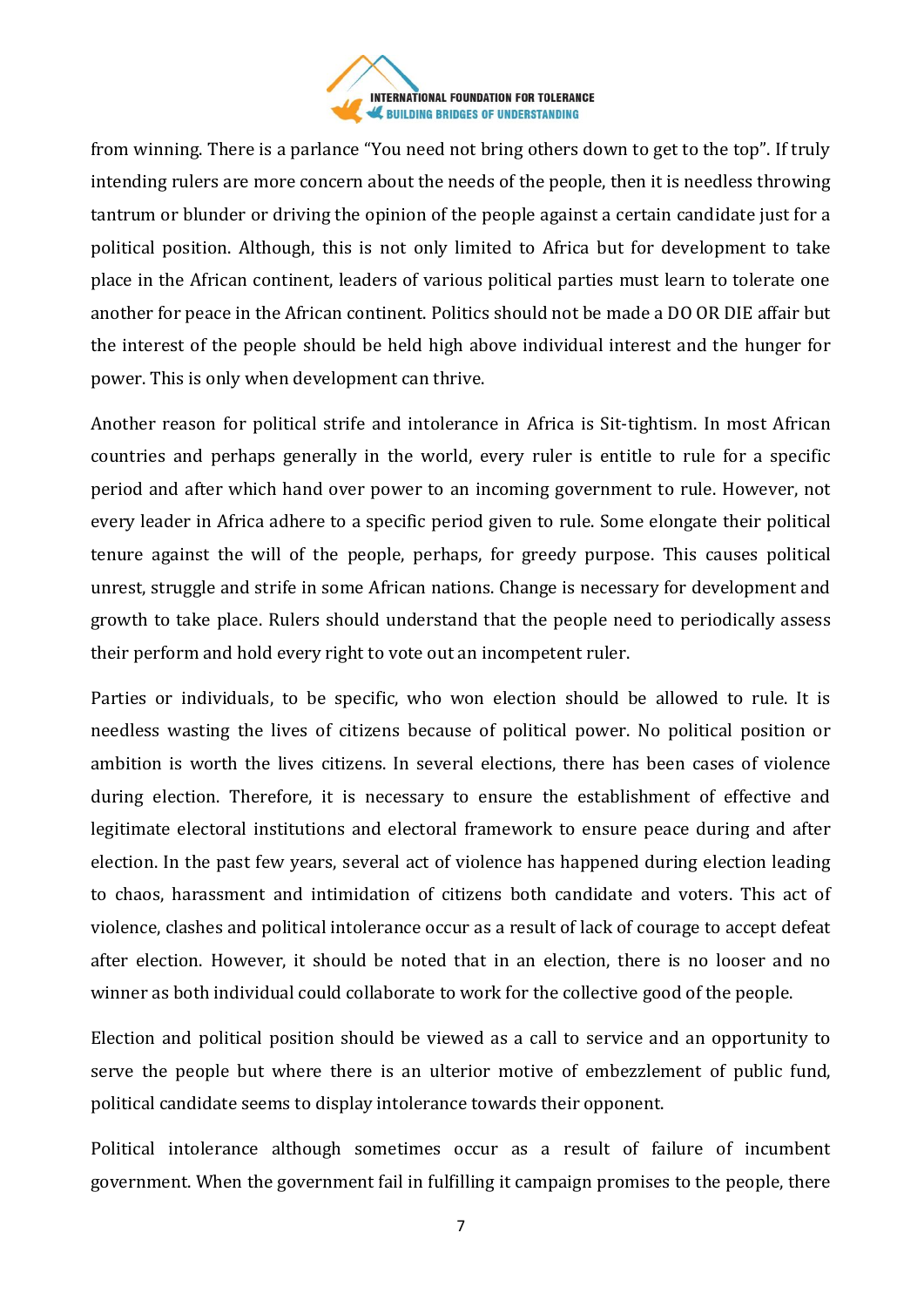

is bound to be outrage among the people and in extreme cases a coup d'état to overthrow the sitting government. If we must attain development in every nation in the African continent, government must fulfil and perform it duties. The government must ensure the provision of the basic needs of the people to ensure peace and tolerance. This will save from casualties that comes with opposing and overthrowing an incumbent government. A typical example is the coup d'état stage during and prior to the election in both Guinea Bissau and Mali in April 2012. All these to advance the interest and achieve a specific goal caused by poor governance and intolerance of opposition.

### **SOCIAL INTOLERANCE**

Social intolerance is a threat to development as division destroys rather than build. Social intolerance revolves around interpersonal hostility that tear people apart. Jealousy, bitterness especially to people of diverse race, religion and ethnicity mar every effort geared towards development. Positive relationship leads to higher productivity and less attrition. Anger is never a tool to build a modern society. Anger and hatred provoke violence between and among people, groups and nations. One effective way to reduce social intolerance is to reduce aggression and certain ideologies that stir up anger and hatred for fellow. There is a wind of change sweeping across Africa as barriers to gender equity are challenged by a growing number of women leaders across Africa. Across Africa, traditional norms which speculate total control of every sphere by the masculine gender is gradually loosing it gripes. There is a new wave and strong investment in social sphere, education and gender equity. This could be seen in some African countries like Rwanda where over 60 percent of members of parliament are women and other African countries such as Mozambique, South Africa and Senegal where good percentage of women are in position of the parliamentarian. This is a development that has encouraged other women in other African countries to expect their horizon.

As opposed to social intolerance, Social tolerance calls for a courteous disposition towards other members of the society and accepting the difference and uniqueness of each person in the society. It is the ability of citizens to act in politeness, affability and respectful way towards other citizens. The tolerance implies for others, their feelings, being empathic, sensitive and values the worth and dignity of others. Social tolerance requires all members of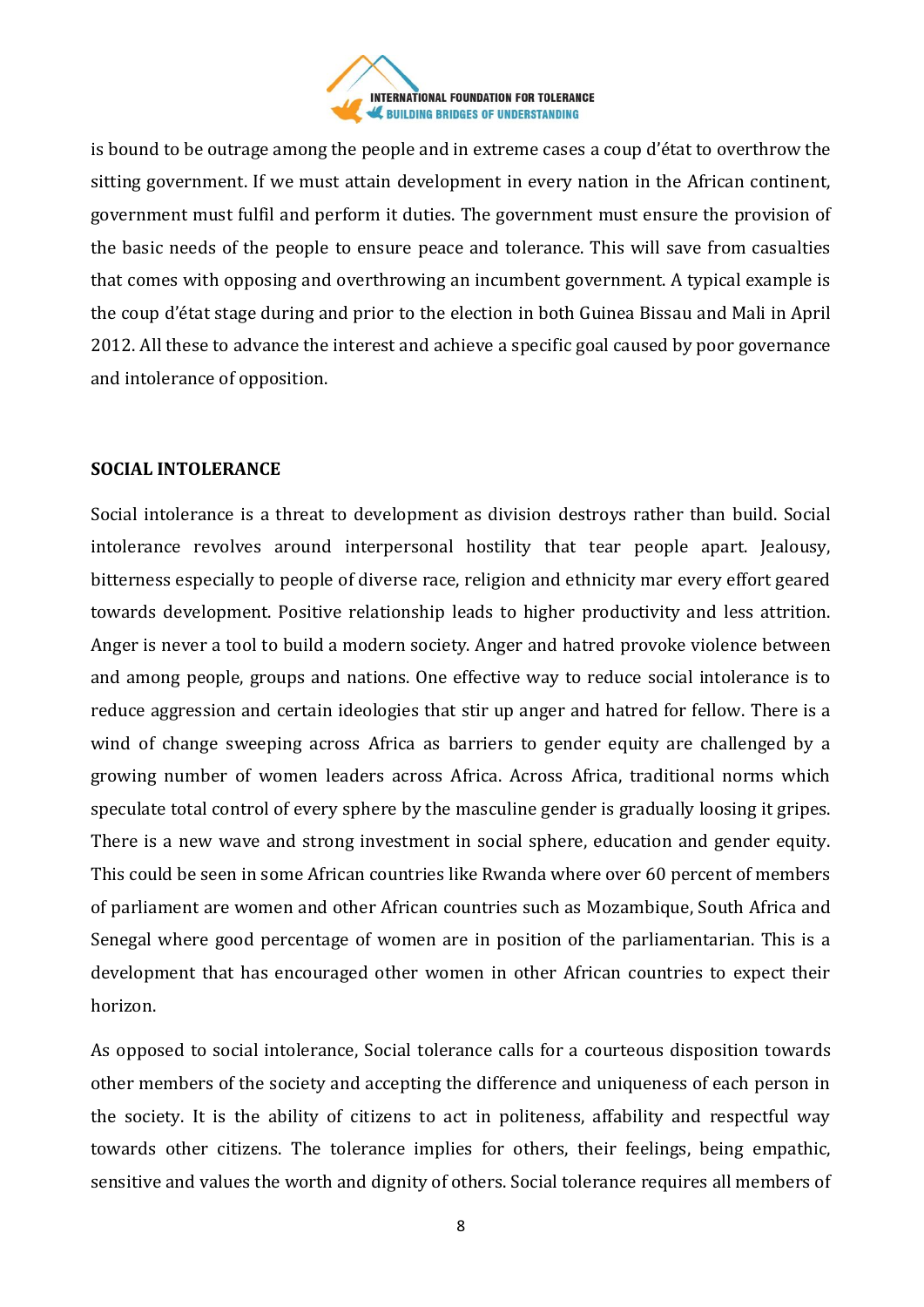

the society to walk among each other without fear of physical or emotional assault or violation. The United Nations enacted a Declaration of Principles on Tolerance in 1995. The United Nations Charter states: "We, the people of the United Nations determined to save succeeding generations from the scourge of war…to reaffirm faith in fundamental human rights, in the dignity and worth of the human person…and for these ends to practice tolerance and live together in peace with one another as good neighbours…"

To distinctively make it clear, social tolerance demands that citizens of a given society recognise differences in individuals and allow those who are different to co-exist and cooperate on a daily basis. Thus, social tolerance simply implies social acceptance and integration. For social tolerance, no member of the society is permitted to bully others or force them to accept their view whether religious, economic or social view. Social tolerance is very important in ensuring peace and development in African nations. However, it is noted that although there is high social tolerance in the continent, there is exception in homosexuality.

#### **MEASURES TO CURTAIL INTOLERANCE IN AFRICA**

Eruption and sudden outbreak of intolerance happens as a result of accumulated which political leaders are directly responsible. So many African nations have witnessed unjustified killing, escalation of attack on citizens leading to loss of lives and properties, sever poverty, malnutrition, violence, harassment, brutality, extraction of tax without transparent accountability from the political class. All these could lead to political unrest and intolerance. A clear evidence can be viewed from the recent peaceful protest in Nigeria which started October 8, 2020 calling on the government to put an end to abusive police unit called the Special Anti-Robbery Squad (SARS). As the protest continue, the citizen further protest for an end to bad governance. To some, a revolution has started in Nigeria as the citizens are tired of having a minimum wage of ₦30,000 (\$78.53) while a Senator in Nigeria receives approximately ₦14,287,500 (\$37500) monthly and still loot and embezzle fund meant for public use. Children of political class school abroad in a sophisticated and well equipped schools while the children of other citizen learn under uncovered roof not well equipped. This culminated in the October peaceful protest.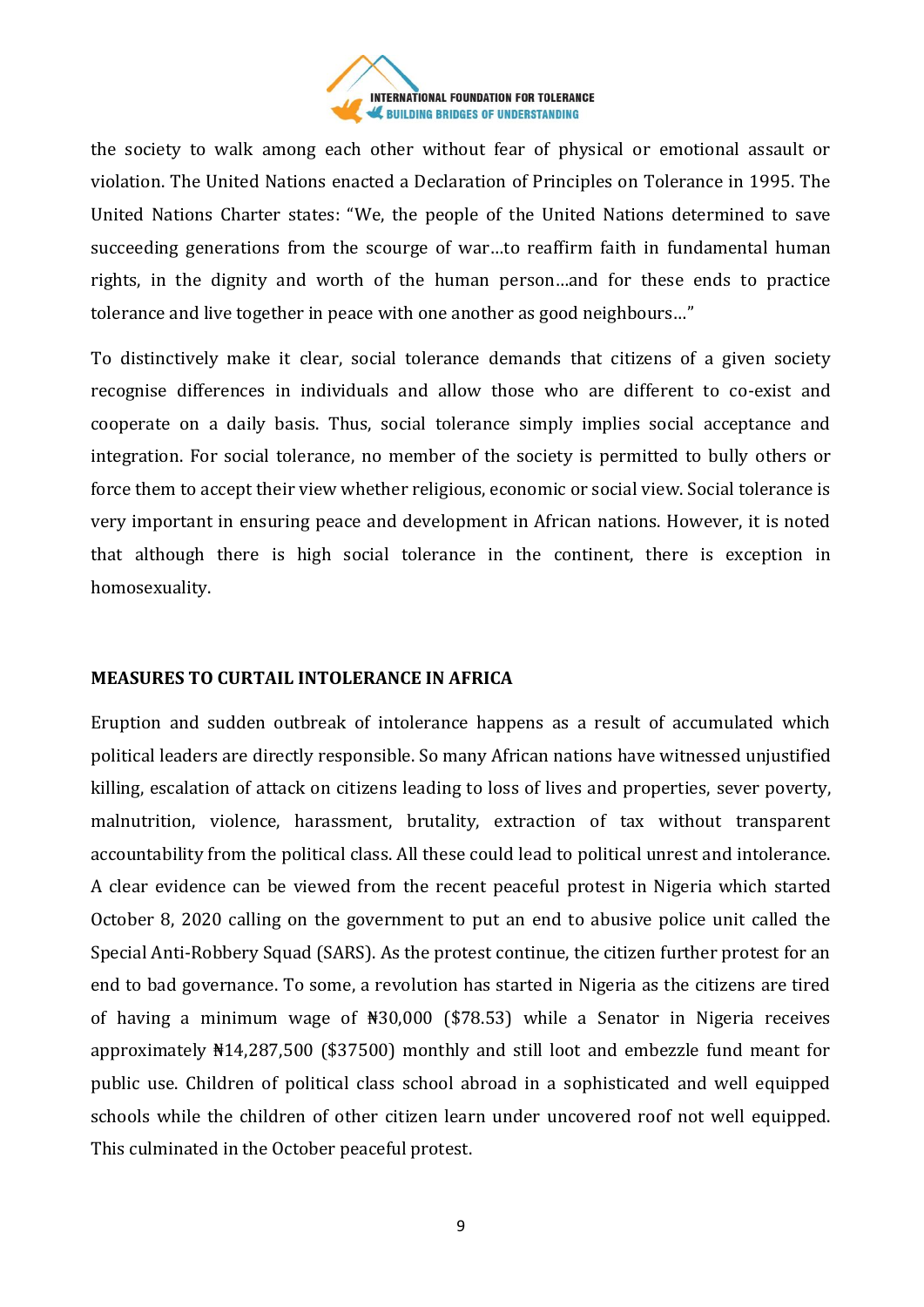

However, there are constructive measures which can be adopted to ensure peace in the African continent so that development can thrive. It is possible to achieve lasting peace and protect the stability and well-being of every nation in Africa. Diplomacy plays a significant in addressing problem of intolerance in Africa. Sometimes, what citizens demand for is simply a listening hear and a leader who works for the interest of the people. Few measures that can be taken to maintain peace in the continent of Africa includes:

**First**, Security for citizens should be the top priority of the government: There is nothing like having assurance of safety in a country. Development can only thrive when people are sure they are safe. Lives, properties, investment must be safe for development to thrive. It should however be noted that the issue of security is not just the responsibility of the government, the citizens also have to be responsible for the safety of their own lives and properties and that of their fellow citizens. This involves reporting and returning of stolen goods or properties to authorities and owners. This will not just bring peace but happiness and a sense of belonging in the continent.

**Second**, Differences in Religious, Political, Social and Economic belief should be approached with diplomacy: There is a parlance that says "**Win People by Virtue**". Negotiating our way out of a political, religious, social or economic strife can bring peace and that is tolerance. We might not agree on everything but it is possible to still maintain peace but while we maintain our belief system.

**Third**, When Leaders lead the way positively, people follow voluntarily: It will be a futile effort if citizens strive to maintain peace and ensure tolerance will the leaders leave the country in mess. You cannot sleep in a burning house. The 2020 nation-wide protest in Nigeria and some other African countries exemplify this. If a country is on fire, even the leaders won't have peace. To ensure tolerance, the leaders have to lead by example and the people will follow willingly.

**Fourth**, People should be educated: It will be an effort geared towards the right direction if citizens of the countries in African continent are educated on the issue of Tolerance and the need to maintain peace so that development can thrive. A public education on this very context will bring awareness and reawakening among citizens. There is a parlance that says "**If you think education is expensive, try ignorance**". Ignorance on this very particular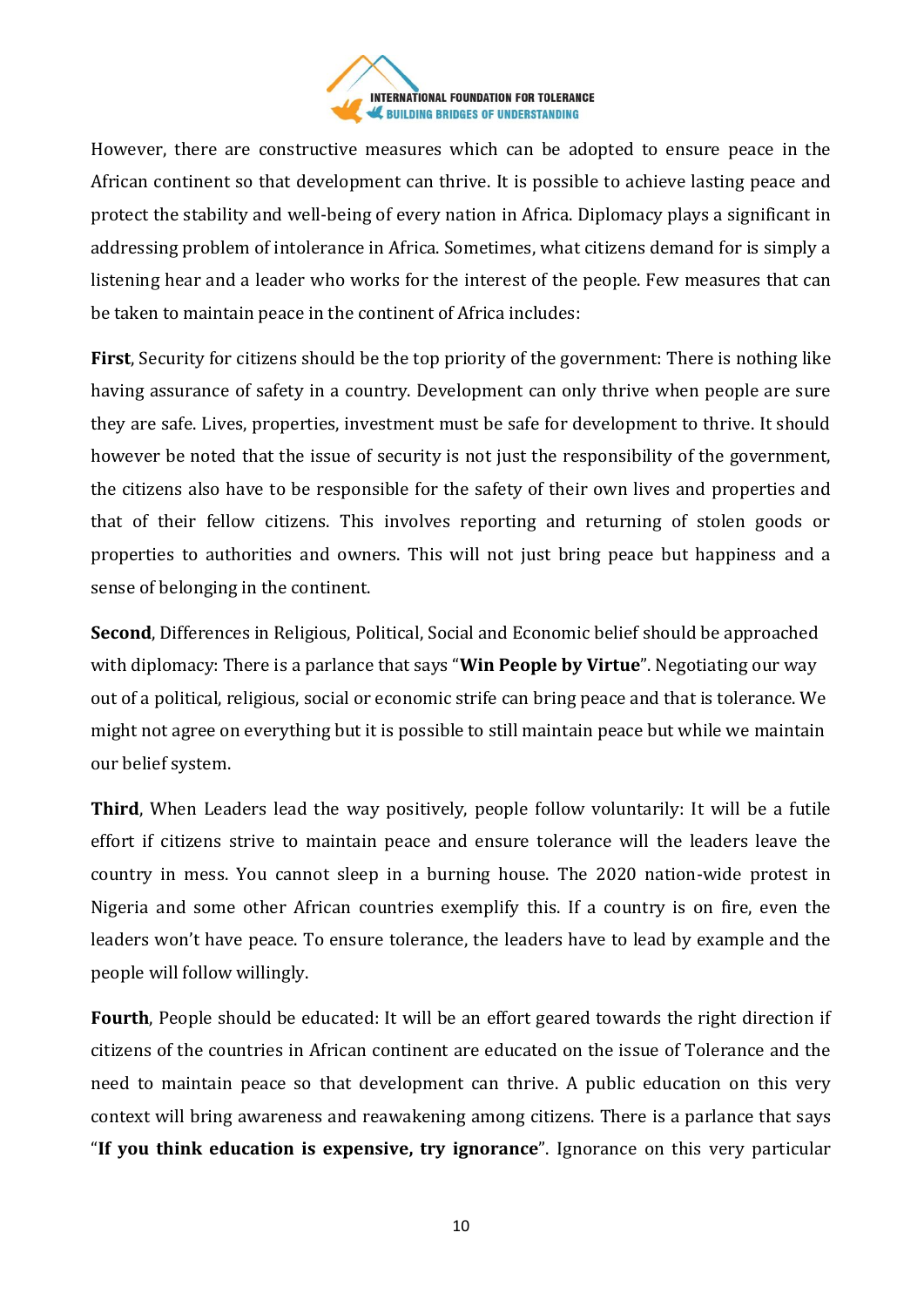

topic can be costly. It can delay the development of a nation and of course continuous dependence on the developed country for help.

**Fifth**, to crown it all, one significant approach to ensure tolerance in the continent of Africa is a positive mindset: People should maintain a positive mindset towards the beliefs and culture of other people while allowing them to practice them peacefully. Negativity, hate and vehement bitterness towards other people, their belief, background and ethnicity in the continent of Africa will only breed intolerance. This can be curtailed by thinking and acting positive towards other people.

### **CONCLUSION**

There is a close link between tolerance (peace) and development. No investor will risk investing in a chaotic environment, therefore peace is paramount and a necessity to the development of African nations. The chaotic state of Africa both economically, socially and religiously can be curtail through a collective effort to salvage and save African nations through tolerance. People should be educated on the need to live together peacefully so that development can take place. A public knowledge on tolerance and peace will save Africa. Also, political leaders should endeavour to fulfil their promise to the people. Embezzling public fund, betraying the trust of the people will never bring peace because "An hungry man is an angry man". Starving the people, denying the citizens their fundamental right has proved disastrous, it simply risking the citizens to be used for terrorist activities with a promise for a stipend for daily meal. When the people are happy, there is bound to be peace. This is a call to all African leaders to wake up and live up to their promise and citizens should learn to live peacefully with their neighbours irrespective of social background, political ambition or economic status. Ubuntu parlance has it "I am because we are" Development can only thrive if there is understanding, togetherness and peace among us. No citizen deserves to be harassed, threatened molested or killed for his or her political, religious or cultural belief. I belief in Africa and together we can achieve this.

# UNITED WE STAND!

# **REFERENCES**